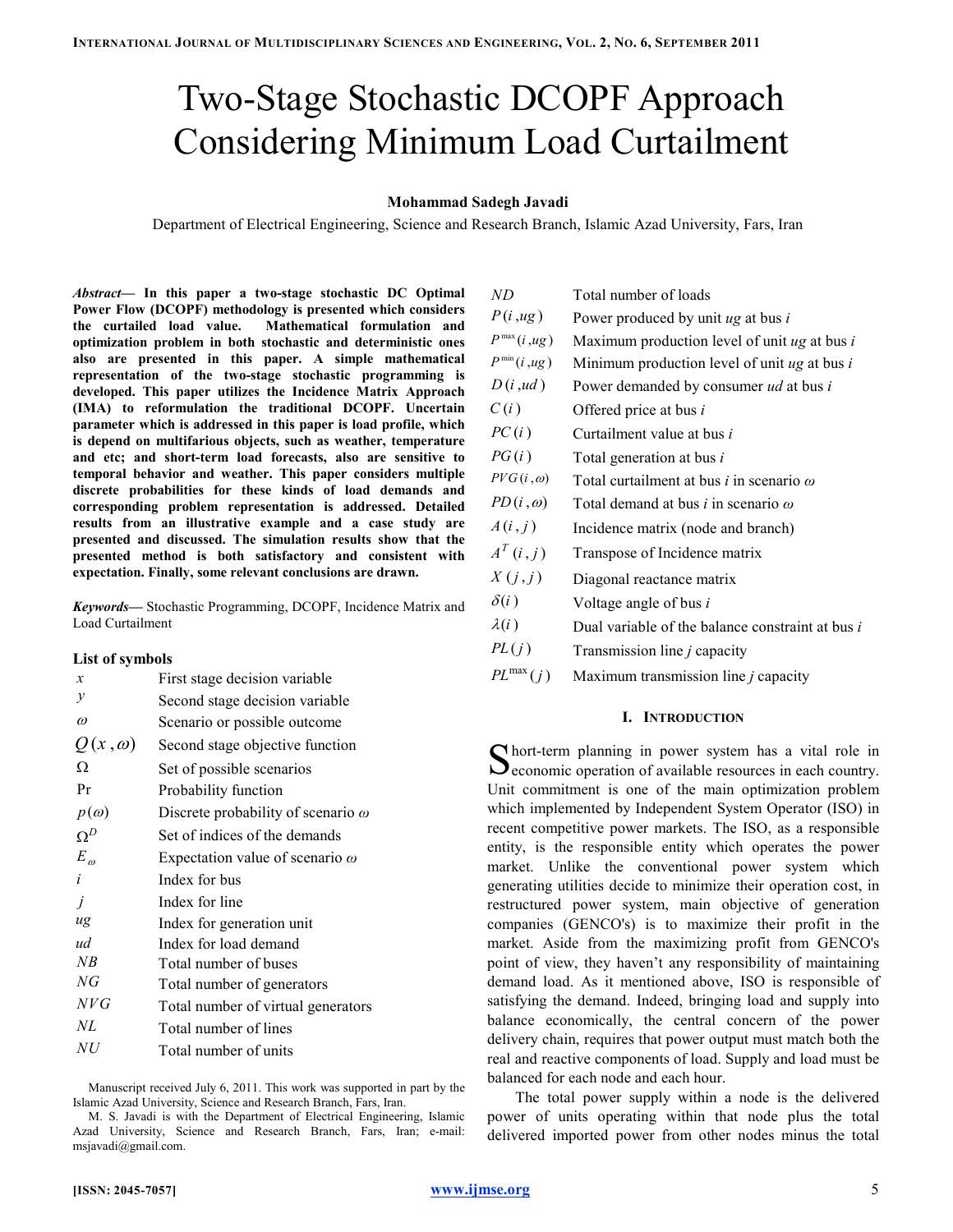exported power from that node. Delivered power is power reduced by transmission losses [1]. If the load demand is not supplied at a certain node, some portion of load has been curtailed. From Demand Side Program (DSM) point of view, optional high-reliability prices should be made available to large industrial and other customers that are willing to pay higher prices to avoid service curtailments. The price premium, or surcharge, should be used to pay other consumers to voluntarily curtail use and to fund financial incentives for consumers to purchase and install more energy-efficient appliances, motors, and other devices. If an electricity curtailment can be avoided by the power supply company's purchases of emergency sources of power, the funds can be used to cover the power supply company's incremental cost for that emergency power [2]. Minimization of curtailed load has been interested in the operation cost from point of view of ISO. To do this, the ISO carries out the load forecasting in the first order of merit. Short-term demand forecasting is the starting point for all other activities. Indeed, the purpose of all other activities is to supply the load. Without a forecast of the load no other activity can proceed.

Typically, a utility has a department that is responsible for day-ahead forecasting. This group maintains all the statistical factors that influence load. A day-ahead forecast requires quantifying all these factors and entering them into a model. Stochastic manner of the short-term forecasted load, introduces some critical problems. Because of management of short-term planning of power system is based on the deterministic load, it makes conflicts to do the Unit Commitment (UC) program. To overcome this problem, stochastic DCOPF approach is presented in this paper. This approach considers a normal distribution probability function of expected load.

As it mentioned above, the ISO is confronting with uncertainty of the demand at each node in each hour of planning. Stochastic programming is one of the strong tools for overcoming the uncertainty at each node of power system.

Bi-level programming background is provided, for instance, in [3]. References using bi-level programming in different contexts include [4], which provides a model to find an optimal expansion plan that mitigates the impact of deliberated network attacks, and [5], which addresses the generation capacity expansion planning problem. Reference [6] introduces the stochastic programming approach to electric energy procurement in competitive power market.

This paper provides a procedure for optimal short-term operation of the power system to be derived and implemented by the ISO. The approach is static in the sense that it considers a single target hour in the operation analysis.

This procedure relies on a two-stage formulation [3]. The first stage problem represents a short-term operational objective function. The second stage represents the objective of the ISO, i.e., minimizing curtailment cost while "maximizing social welfare." The numerical proxy considered here, is maximizing the average social welfare over all considered scenarios [7]. The scenarios considered include cases with probable load densities.

The remainder of this paper is organized as follows. Theoretical consideration of stochastic programming and corresponding mathematical formulation is addressed in next section. Modeling of the DCOPF based on incidence matrix in both deterministic and stochastic cases are presented in section. III Simulation case and results are introduced in section IV. Conclusion of this paper is conducted in last section.

### II. THEORETICAL CONSIDERATIONS

Stochastic programming has become an important problem area. With current standard off-the-shelf software including modeling systems such as AMPL and GAMS, powerful large-scale general-purpose solvers such as CPLEX and specialized stochastic programming solvers such as OSL-SE and DECIS, end-users can develop realistic stochastic programming models and solve them on standard desktop hardware. The two-stage stochastic linear programming problem can be stated as:

$$
\begin{aligned}\nMin \quad & c^T x + E_{\omega} Q(x, \omega) \\
& Ax = b \\
& x \ge 0\n\end{aligned} \tag{1}
$$

Where:

$$
Q(x, \omega) = \lim_{y} d_{\omega}^{T} y
$$
  

$$
T_{\omega} x + W_{\omega} y = h_{\omega}
$$
  

$$
y \ge 0
$$
 (2)

Here  $E_{\omega}$  is the expectation, and  $\omega$  denotes a scenario or possible outcome with respect to the probability space  $(\Omega, Pr)$ .

The variables  $x$  are called first-stage variables, as they have to be decided upon before the outcome of the stochastic variable  $\omega$  is observed. The variables y are second-stage variables: They can be calculated after the outcome of  $\omega$  is known [8].

In general, discrete distributions  $P$  only are considered, so it can be written as:

$$
E_{\omega}Q(x,\omega) = \sum_{\omega \in \Omega} p(\omega)Q(x,\omega)
$$
 (3)

Using this it can be formulated as a large LP that forms the deterministic equivalent problem:

Min

$$
c^{T}x + \sum_{\omega} p(\omega)d_{\omega}^{T}y_{\omega}
$$
  
\n
$$
Ax = b
$$
  
\n
$$
T_{\omega}x + W_{\omega}y_{\omega} = h_{\omega} \quad \forall \omega
$$
  
\n
$$
x \ge 0, y_{\omega} \ge 0
$$
\n(4)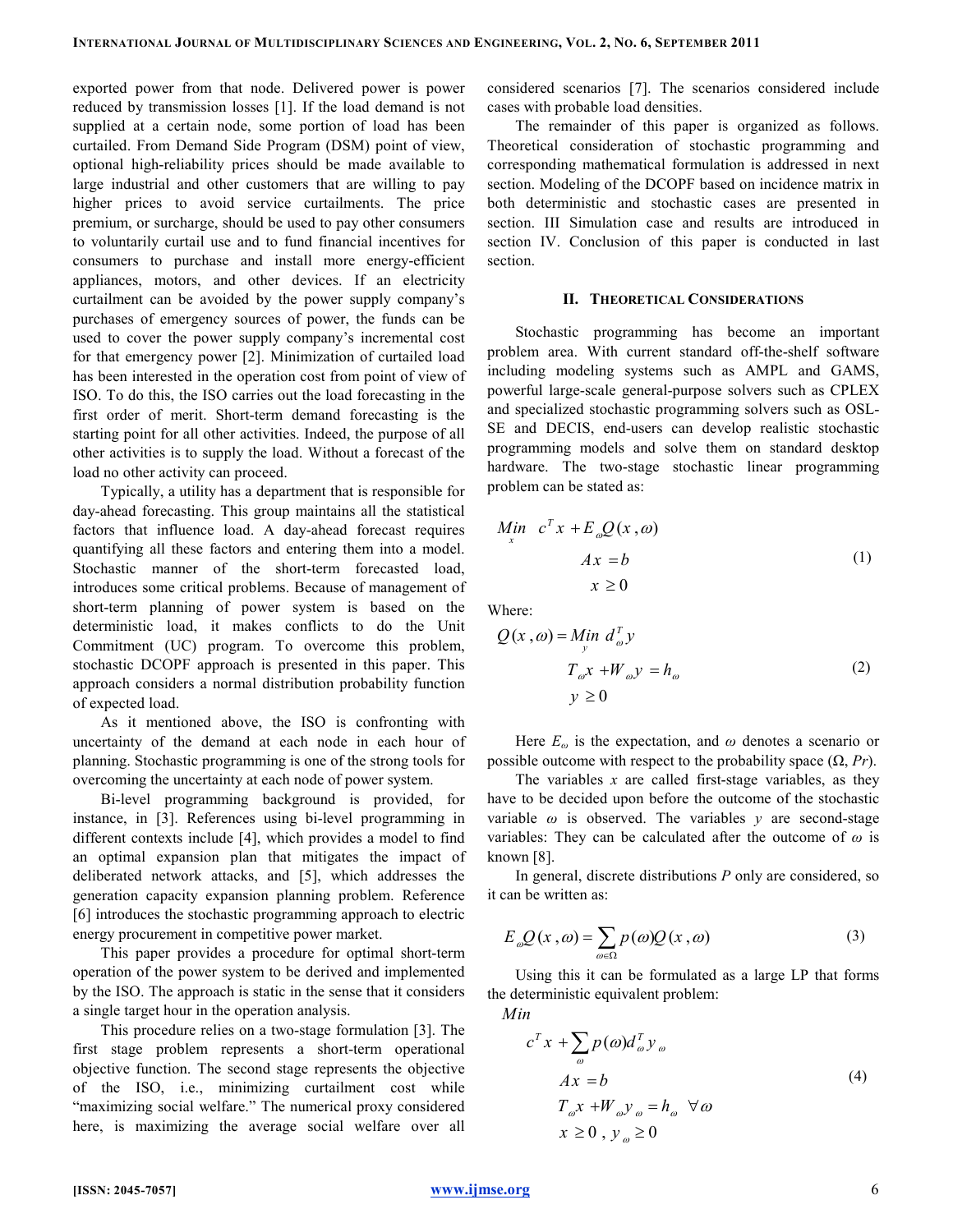The chain of events in this model is as follows: first the decision maker implements the first stage decisions  $x$ .

Then the system will be subjected to the random process described by  $(\Omega, Pr)$ , which results in an outcome  $\omega \in \Omega$  [8].

### III. DETERMINISTIC AND STOCHASTIC DCOPF

Earlier studies of LMP calculation with DCOPF ignore the line losses. Thus, the energy price and the congestion price follow a perfect linear model with a zero loss price. However, challenges arise if nonlinear losses need to be considered in LMP calculations [9]. Stochastic behavior of demanded load implies that the results of short-term operation maybe face with load curtailment or excess the demand and increase the mismatch. Since the lossless DCOPF can be modeled as the minimization of the total production cost subject to energy balance and transmission constraints, the stochastic manner of demand impacted the results. Therefore, if the total production is less than total demand, system can exercise the shortcoming and load curtailment at some nodes appear.

### A. Deterministic Incidence Based DCOPF

In general DCOPF modeling, the voltage magnitudes are assumed to be unity and reactive power is ignored. Also, it is assumed that there is no demand elasticity. This model may be written as LP:

Min  

$$
\sum_{i=1}^{NG} [PG(i)*C(i)] + \sum_{i=1}^{NVG} [PVG(i)*PC(i)]
$$
 (5)

Subject to:

$$
PG(i) = \sum_{u}^{NU} P(i, ug)
$$
\n<sup>(6)</sup>

$$
PD(i) = \sum_{ud=1}^{ND} D(i, ud)
$$
 (7)

$$
\begin{bmatrix} PG(i) + PVG(i) - PD(i) = \\ \sum_{j=1}^{NL} A(i,j)^* PL(j) \end{bmatrix} \perp \lambda(i) \qquad (8)
$$

$$
\sum_{i=1}^{NB} A^{T}(i,j)^{*}\delta(i) = \sum_{j=1}^{NL} X(j,j)^{*} PL(j)
$$
 (9)

$$
-PL^{\max}(j) \le PL(j) \le PL^{\max}(j)
$$
 (10)

$$
P^{\min}(i, ug) \le P(i, ug) \le P^{\max}(i, ug)
$$
\n(11)

$$
PVG(i) \le PD(i) \tag{12}
$$

The objective function of deterministic DCOPF is minimization of total generation and curtailment cost, which is represented as (5). It also should be noticed that, in this case, generation companies at each bus own all generating units which located at identical bus. For the sake of simplicity linear generation cost function is considered in this paper.

Aggregated generation and demand at each bus are represented in (6) and (7), respectively. Generation and demand balance addressed in (8) by implementing the incidence matrix, this equation corresponds with injection power through power transmission lines connected to bus i and local curtailed load (modeled as virtual generating unit). Locational marginal price is the dual variable of the balance constraint at bus *i* and indicated as  $\lambda(i)$ . Power transmitted through transmission lines is indicated as (9) using correspondence diagonal reactance matrix, X. Transmission line limits and power generation boundary

Constraints (10) and (11) enforce the transmission capacity limits of each line and each generation unit, respectively. Since total load curtailment in each bus is less than total demand at corresponding node, it is modeled as (12). It also should be note that the ISO's objective function is maximizing social welfare and to do this, it considers the value of the curtailment of consumer load. From ISO's point of view, the value of curtailment is equal with Value of Loss of Load (VOLL)

### B. Stochastic Incidence Based DCOPF

Based on the stochastic nature of demanded load, it can be modeled as the stochastic DCOPF. In this section stochastic modeling of DCOPF based on incidence matrix approach is presented as a two-stage linear stochastic programming:

$$
Min
$$

$$
\sum_{i=1}^{NG} [PG(i)*C(i)] + \sum_{i=1}^{NVG} \sum_{\omega \in \Omega^D} [PVG(i, \omega)*PC(i)]^{(13)}
$$

Subject to:

$$
PG(i) = \sum_{u}^{NU} P(i, ug)
$$
\n(14)

$$
PD(i,\omega) = \sum_{ud=1}^{ND} D(i,ud,\omega)
$$
 (15)

$$
\begin{bmatrix} PG(i) + PVG(i, \omega) - PD(i, \omega) = \\ \sum_{j=1}^{NL} A(i, j)^* PL(j) \end{bmatrix} \perp \lambda(i) \tag{16}
$$

$$
\sum_{i=1}^{NB} A^T(i,j)^* \delta(i) = \sum_{j=1}^{NL} X(j,j)^* PL(j)
$$
 (17)

$$
-PL^{\max}(j) \le PL(j) \le PL^{\max}(j)
$$
\n(18)

$$
P^{\min}(i, ug) \le P(i, ug) \le P^{\max}(i, ug)
$$
\n(19)

$$
PVG(i,\omega) \le PD(i,\omega) \tag{20}
$$

The objective function of stochastic SCOPF is minimization of total operation and curtailment cost, too. The main stochastic parameter is demanded load. In the problem formulation each bus of power system has a load profile based on nature of consumer needs. In this stage, the load profile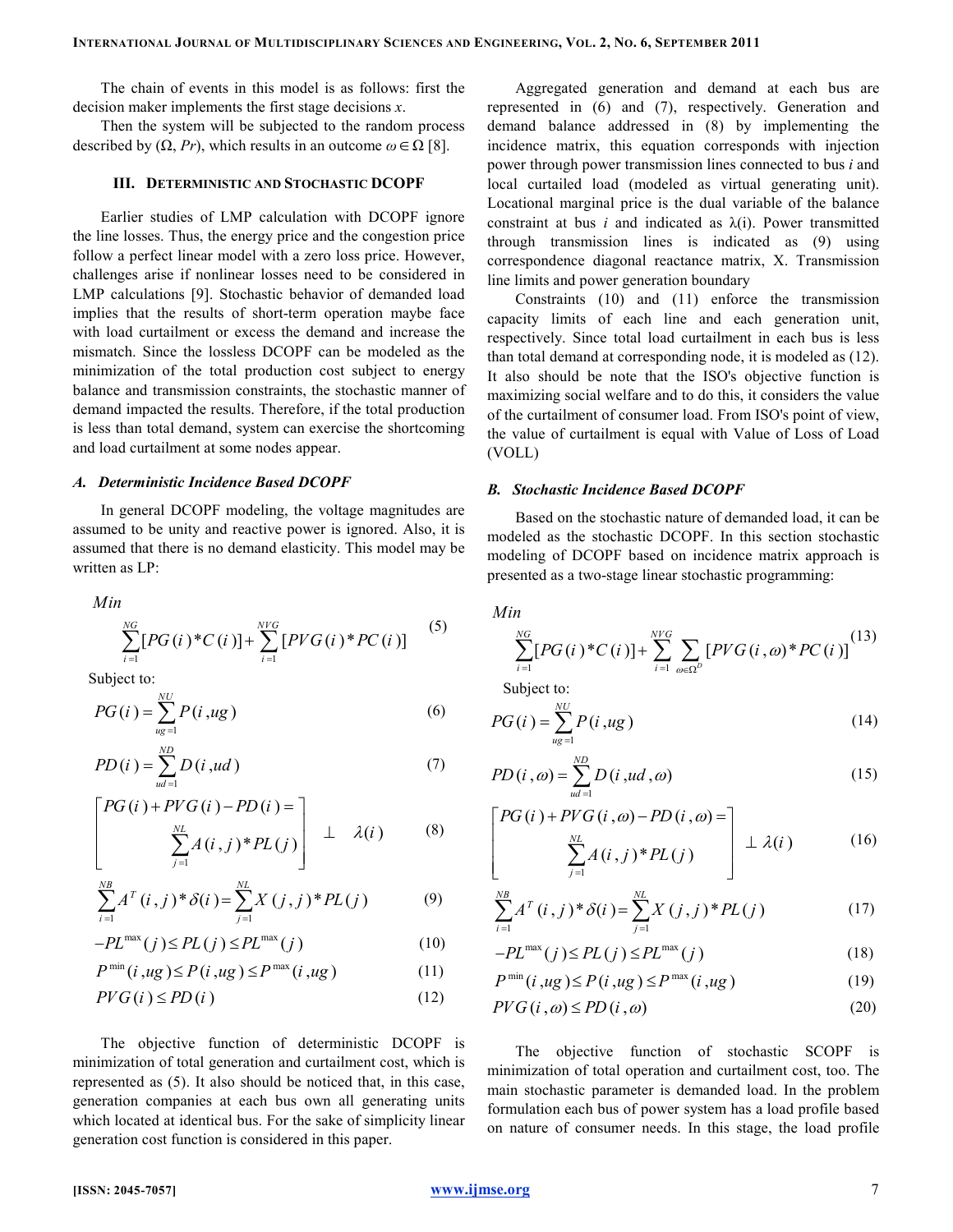could be extracted from previous record, and usually, a normal distribution probability function is fitted to the real data, which the discrete probability function of load profile could be derivate from records.

Similarly with the deterministic model, (14), (17)-(19) are same as  $(6)$ ,  $(9)$ - $(11)$ , respectively in the stochastic model. Because of stochastic nature of the load, (15) implies this issue.

Generation and demand balance is also addressed in (16) by implementing the incidence matrix, this equation corresponds with injection power through power transmission lines connected to bus  $i$ , as a first decision variable, and local curtailed load, as a second stage variable which should be minimized. It also should be noticed that total curtailment at each node is must be less than total demanded load at that identical node.

In the next section, the proposed methodology is examined in a 5-bus PJM test system, which is a popular benchmark for evaluating the LMP calculation.

## IV. SIMULATION STUDIES

In order to validate the proposed both deterministic and stochastic incidence matrix based DCOPF, a PJM five bus, six lines test system, which is a standard test case, is considered here. The benchmark parameters are listed in tables I and II. Demanded load at buses B, C and D, are similarly 300MW, in base case and is considered as "Mid" in the stochastic ones. The system is slightly modified from the PJM 5-bus system [10] and will be used for the rest of this paper. The generation cost at Sundance (unit 4.1) is modified from the original \$30/MWh to \$35/MWh to differentiate its cost from the Solitude (unit 3.1) for better illustration.



Fig. 1. Base case of the PJM 5-Bus example

The system can be roughly divided into two areas, a generation center consisting of Buses A and E with three lowcost generation units and a load center consisting of Buses B, C, and D with 900 MWh load and two high-cost generation units. The transmission line impedances are given in Table I, where the reactance is obtained from [10] and the resistance is assumed to be 10% of the reactance. Here only thermal flow limit of Line DE (Line 6) is considered for illustrative purpose.

| Table I. Line impedance and flow limits |       |       |       |       |       |       |  |
|-----------------------------------------|-------|-------|-------|-------|-------|-------|--|
| <b>Line Number</b><br>4<br>n            |       |       |       |       |       |       |  |
| Connection                              | AВ    | AD    | AЕ    | BС    | CD    | DE    |  |
| R%                                      | 0.281 | 0.304 | 0.064 | 0.108 | 0.297 | 0.297 |  |
| $X\%$                                   | 2.81  | 3.04  | 0.64  | 1.08  | 2.97  | 2.97  |  |
| Limit(MW)                               | 999   | 999   | 999   | 999   | 999   | 240   |  |

| Table II. Generation unit's data                                      |   |     |     |          |    |  |  |  |  |
|-----------------------------------------------------------------------|---|-----|-----|----------|----|--|--|--|--|
| Unit<br>Pmin<br>Location<br><b>Indication</b><br><b>Offer</b><br>Pmax |   |     |     |          |    |  |  |  |  |
| Alta                                                                  | A | 1.1 | 110 | $\theta$ | 14 |  |  |  |  |
| <b>Park City</b>                                                      | A | 1.2 | 100 | $\Omega$ | 15 |  |  |  |  |
| Solitude                                                              | C | 3.1 | 520 | $\Omega$ | 30 |  |  |  |  |
| Sundance                                                              |   | 4.1 | 200 | $\Omega$ | 35 |  |  |  |  |
| <b>Brighton</b>                                                       | E | 5.1 | 600 | $\Omega$ | 10 |  |  |  |  |

# A. DCOPF Calculation in Deterministic Case

As it shown in [9], LMP of each bus is the dual variable of load balance equation. In the deterministic case, total demand is 900MW and installed capacity is 1530MW. Each generation company, GENCO, offer its identical price to maintaining consumer load. Incidence and reactance matrixes are addressed in appendix tables A1 and A2 respectively. Summary of load dispatch is presented in table III.

|  | Table III. Generation dispatch results and LMP for base case |  |  |  |  |
|--|--------------------------------------------------------------|--|--|--|--|
|  |                                                              |  |  |  |  |

| <b>Bus</b> | Indication | Generation | LMP    |
|------------|------------|------------|--------|
|            | 1.1        | 110.00     | 15.826 |
| 1          | 1.2        | 100.00     |        |
| 2          |            |            | 23.680 |
| 3          | 3.1        |            | 26.699 |
| 4          | 4.1        | 116.079    | 35.000 |
| 5          | 5.1        | 573.921    | 10.000 |

Total operation cost is 12841.892 \$/h and load curtailment cost is considered to be 100\$/MWh in the entire system. In the base case, LMP's are equal with the results which obtained in [9].

### B. DCOPF Calculation in Stochastic Case

In this section, stochastic modeling of the proposed methodology is simulated. For the sake of comparison with the base case, stochastic behaviors of load is only considered.

Initially, three different scenarios are considered to describe demand situations. Table IV and V characterize these demand scenarios. The second column table IV provides the demand distribution at each bus with three scenarios: "Lo", "Mid" and "Hi", while imply low demand, middle and high ones, respectively. Weights of the correspondence scenarios are addressed in table V. total scenarios are 27 cases which is solved by DECIS solver of GAMS [11].